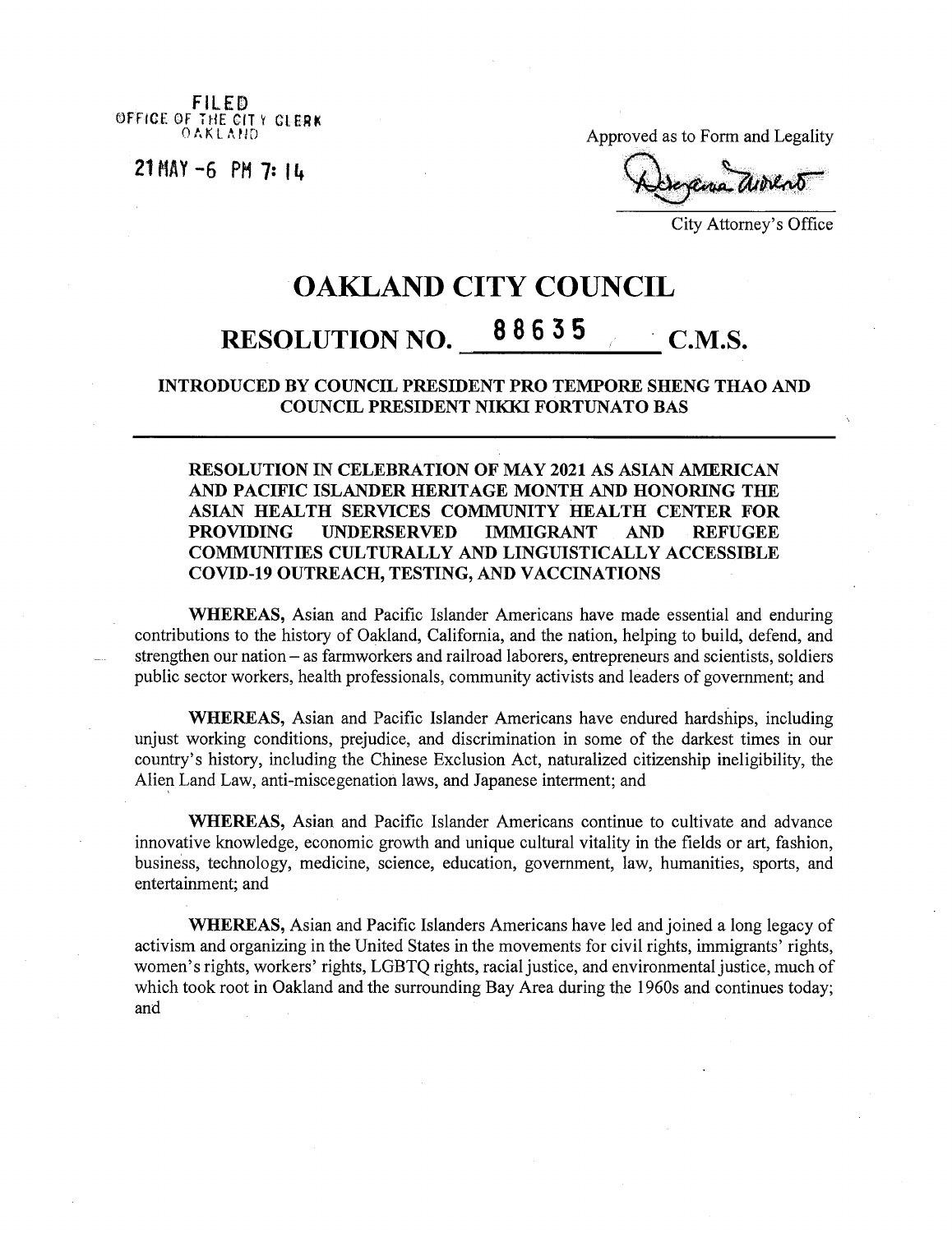**WHEREAS,** Oakland is home to nearly *70,000* Asian and Pacific Islander Americans, and Asian and Pacific Islander Americans are one of the fastest growing ethnic populations in California and the United States; and

**WHEREAS,** Asian and Pacific Islander Americans comprise more than 17 percent of Oakland's population and represent diverse ancestries that include, but are not limited to, Asian Indian, Bangladeshi, Bhutanese, Burmese, Cambodian, Chamorro, Chinese, Taiwanese, Filipino, Hmong, Indonesian, Iu-Mien, Iwo Jiman, Guamanian, Japanese, Korean, Laotian, Malaysian, Maldivian, Mongolian, Nepalese, Native Hawaiian, Vietnamese, Okinawan, Pakistani, Samoan, Singaporean Siri Lankan, Thai, Tongan, and other Pacific Islander; and

**WHEREAS,** there are many challenges that predominantly Southeast Asian and Pacific Islander members of the diverse Asian and Pacific Islander American community are facing, including higher rates of poverty, incarceration, health disparities, and limited English proficiency; and

**WHEREAS,** Asian Health Services was founded in 1974 in Oakland Chinatown as a community health center, which is a community-driven, non-profit clinic located in medically underserved areas or serving populations that are medically underserved, with a mission to provide affordable, comprehensive primary care to all, and provides health, social, and advocacy services regardless of income, insurance status, immigration status, language or culture; and

**WHEREAS,** Asian Health Services focuses on "whole patient health", providing more than primary care services, including mental health, case management, nutrition, and dental care to more than 50,000 patients; and

**WHEREAS,** Asian Health Services provides services in English, Cantonese, Vietnamese, Mandarin, Khmer, Korean, Tagalog, Mien, Lao, Mongolian, Karen, Karenni, Arabic, ASL, and Burmese; and

**WHEREAS,** Asian Health Services has been nationally recognized for its leadership in culturally competent and linguistically accessible healthcare services, including in 2019 when it was named a National Quality Leader in Diabetes Health and received the Gold Award as Health Center Quality Leader from the U.S. Health Resources and Services Administration (HRSA) for the quality of comprehensive and holistic care that its staff provide to patients in Oakland and the broader community in fourteen languages; and

**WHEREAS,** during the COVID-19 pandemic, Asian Health Services has provided vital services to its patient community, including COVID-19 community testing, contract tracing and vaccinations, and to date has provided nearly 37,000 COVID tests, assisted with 2,000 COVID cases, and provided 20,000 vaccinations; and

**WHEREAS,** Asian Health Services has provided COVID-19 testing and vaccination services in Madison Square Park in Chinatown and Clinton Park in Eastlake/Little Saigon, two City of Oakland parks that have been historically under resourced, thereby playing an important role in activating important public park space in underserved communities; and